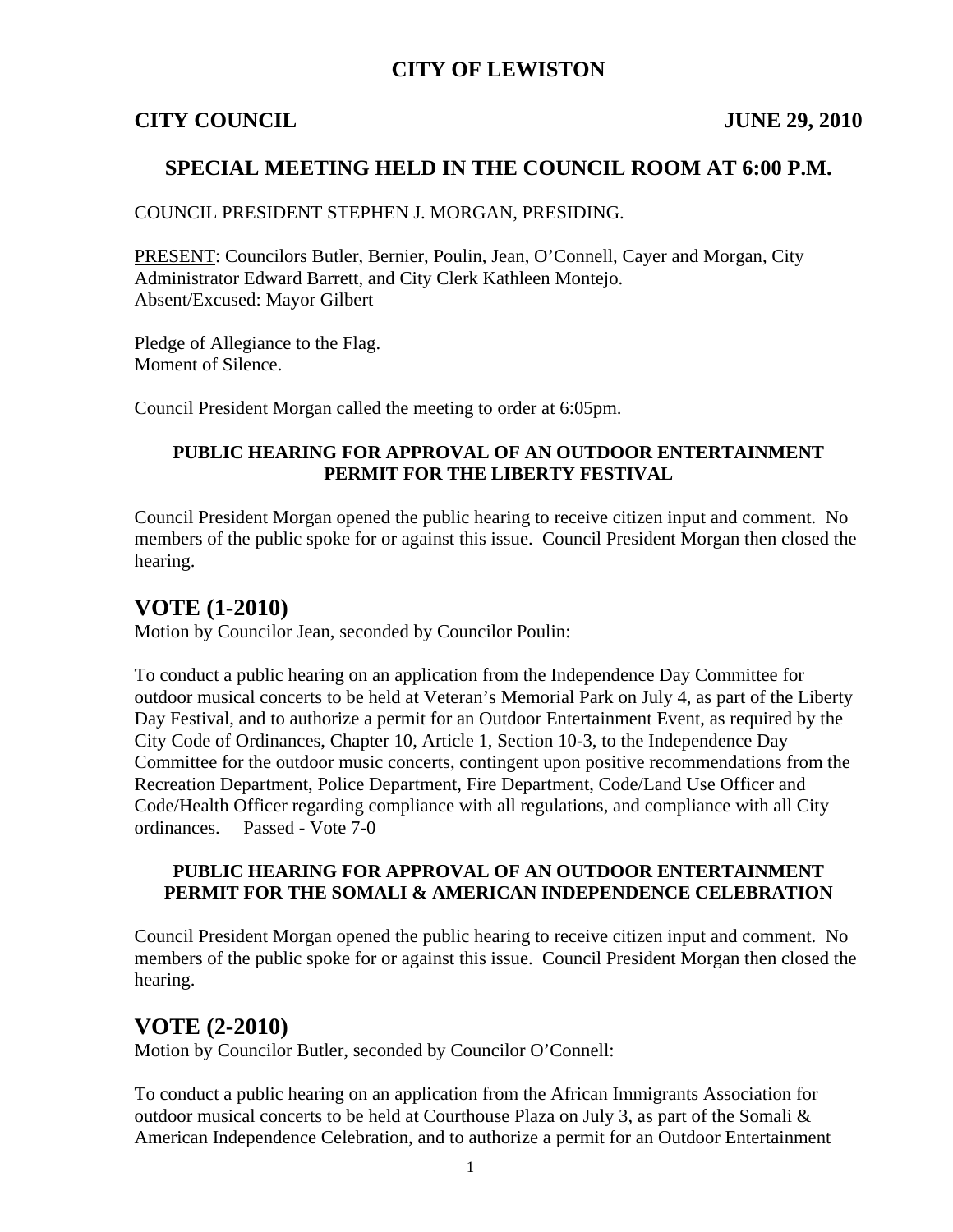# **CITY COUNCIL JUNE 29, 2010**

Event, as required by the City Code of Ordinances, Chapter 10, Article 1, Section 10-3, to the African Immigrants Association for the outdoor music concerts, contingent upon positive recommendations from the Recreation Department, Police Department, Fire Department, Code/Land Use Officer and Code/Health Officer regarding compliance with all regulations, and compliance with all City ordinances. Passed - Vote 6-1 (Councilor Bernier opposed)

#### **ORDER AUTHORIZING THE CITY ADMINISTRATOR TO EXECUTE A PURCHASE AND SALE AGREEMENT WITH COASTAL ENTERPRISES INCORPORATED FOR THE SALE OF 269-271 PARK STREET**

Mark McComas, Acting Director of Economic and Community Development, and John Egan, Housing Director for Coastal Enterprises, made a presentation to the Council regarding this item. Councilor Jean questioned the expenses for this project. Mr. McComas explained the issue of the limited use of federal funds in connection to this project. Ron Norton, a local contractor who specializes in rehabilitation projects, stated he submitted a bid to develop this property into a four unit building instead of the two units that CEI will develop, and he questioned why more units will not be available to assist low income residents. Peg Hoffman of Auburn and Craig Saddlemire of 75 Maple Street both spoke in favor of this project.

## **VOTE (3-2010)**

Motion by Councilor Butler, seconded by Councilor Cayer:

To approve the Order authorizing the City Administrator to execute a purchase and sale agreement with Coastal Enterprises Incorporated for the sale of 269-271 Park Street:

Whereas, the City of Lewiston has owned the property at 269-271 Park Street since 1992 when it was acquired through a tax lien foreclosure; and

Whereas, this building is listed on the National Register of Historic Places; and

Whereas, the City has undertaken a variety of efforts to see this structure rehabilitated and restored to a productive use; and

Whereas, due to the high cost associated with such a project, these efforts have been unsuccessful; and

Whereas, funding through the Neighborhood Stabilization Program, an effort of the Federal Government to respond to the housing and foreclosure crisis, can be used to restore a city-owned vacant structure to residential use; and

Whereas, given the availability of this funding source, the City issued a Request for Proposals for redevelopment; and

Whereas, three proposals were received outlining a variety of potential renovation plans at a wide range of prices; and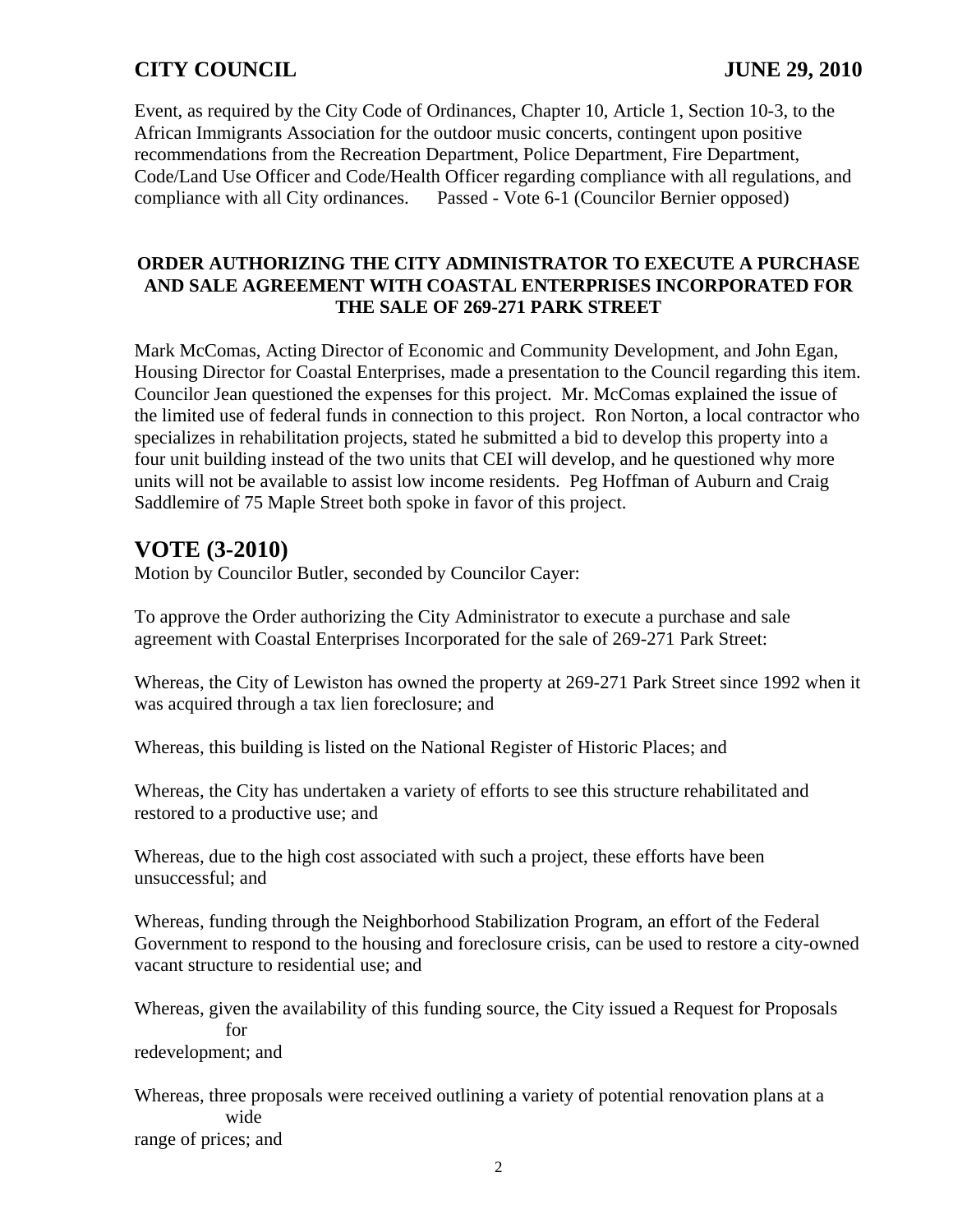Whereas, the proposal presented by Coastal Enterprises has been determined to be in the best interests of the City based on overall project cost to the City and the intended use of the property;

Now, therefore, Be It Ordered by the City Council of the City of Lewiston that the City Administrator is hereby authorized to execute a purchase and sale agreement with Coastal Enterprises Incorporated that will transfer this property to them in return for \$50,000.

Passed - Vote 5-2 (Councilors Poulin and Jean opposed)

#### **ORDER AUTHORIZING THE CITY ADMINISTRATOR TO ENTER INTO A DEVELOPMENT AGREEMENT WITH COASTAL ENTERPRISES INCORPORATED FOR THE REDEVELOPMENT OF 269-271 PARK STREET**

## **VOTE (4-2010)**

Motion by Councilor Butler, seconded by Councilor Cayer:

To approve the Order authorizing the City Administrator to enter into a Development Agreement with Coastal Enterprises Incorporated for the Redevelopment of 269-271 Park Street:

Whereas, the City of Lewiston has owned the property at 269-271 Park Street since 1992 when it was acquired through a tax lien foreclosure; and

Whereas, this building is listed on the National Register of Historic Places; and

Whereas, the City has undertaken a variety of efforts to see this structure rehabilitated and restored to a productive use; and

Whereas, due to the high cost associated with such a project, these efforts have been unsuccessful; and

Whereas, Federal funding through the Neighborhood Stabilization Program, an effort of the Federal Government to respond to the housing and foreclosure crisis, can be used to restore a city-owned vacant structure to residential use; and

Whereas, given the availability of this funding source, the City issued a Request for Proposals for

redevelopment; and

Whereas, three proposals were received outlining a variety of potential renovation plans at a wide range of prices; and

Whereas, accepting the proposal presented by Coastal Enterprises has been determined to be in the best interests of the City based on overall project cost to the City and the intended use of the property;